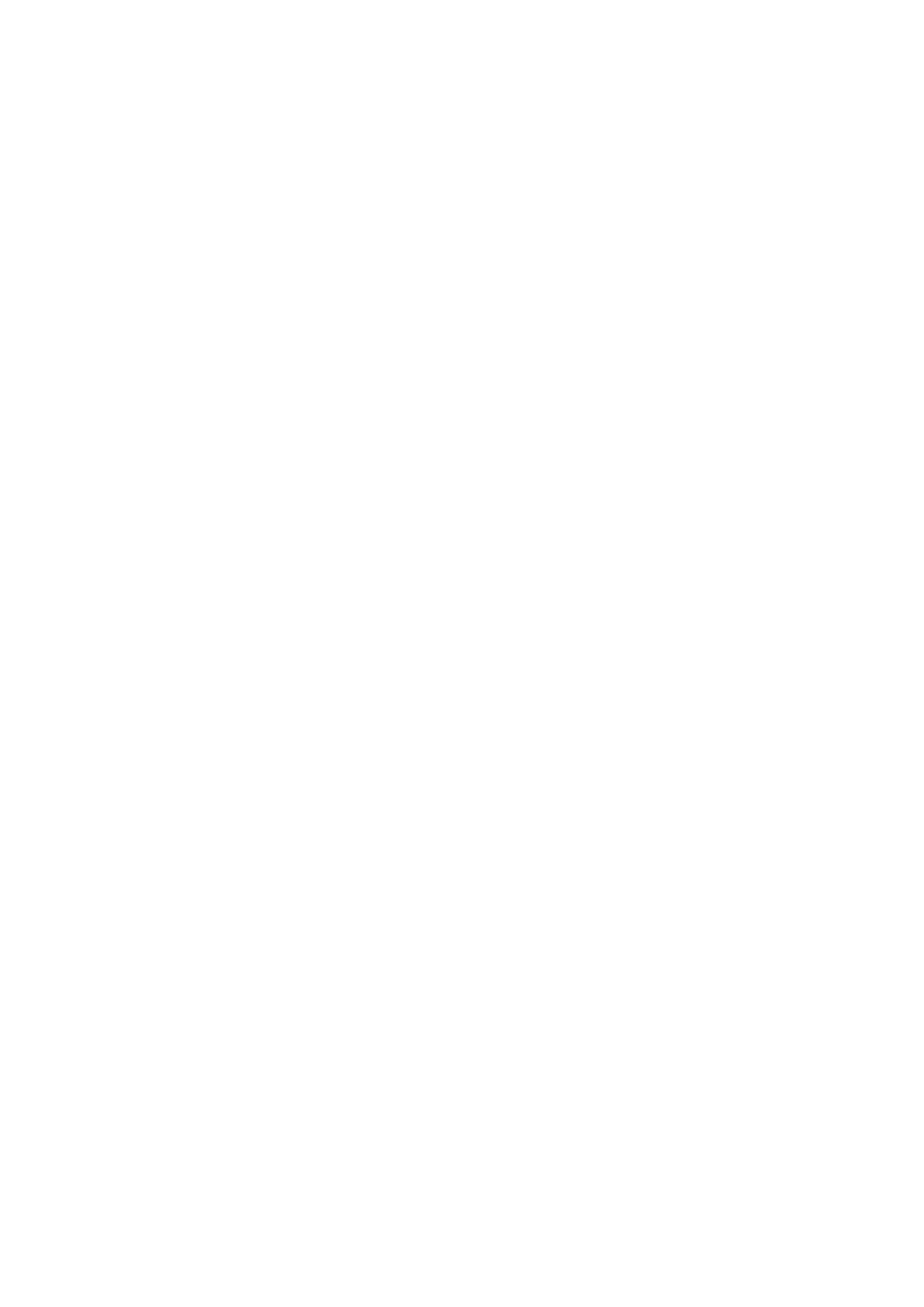*I certify that this public bill, which originated in the Legislative Assembly, has finally passed the Legislative Council and the Legislative Assembly of New South Wales.*

> *Clerk of the Legislative Assembly. Legislative Assembly, Sydney, , 2011*



New South Wales

# **Occupational Health and Safety Amendment Bill 2011**

Act No , 2011

An Act to amend the *Occupational Health and Safety Act 2000* to adopt some national work health and safety reforms pending the enactment of new legislation; and for other purposes.

*I have examined this bill and find it to correspond in all respects with the bill as finally passed by both Houses.*

*Assistant Speaker of the Legislative Assembly.*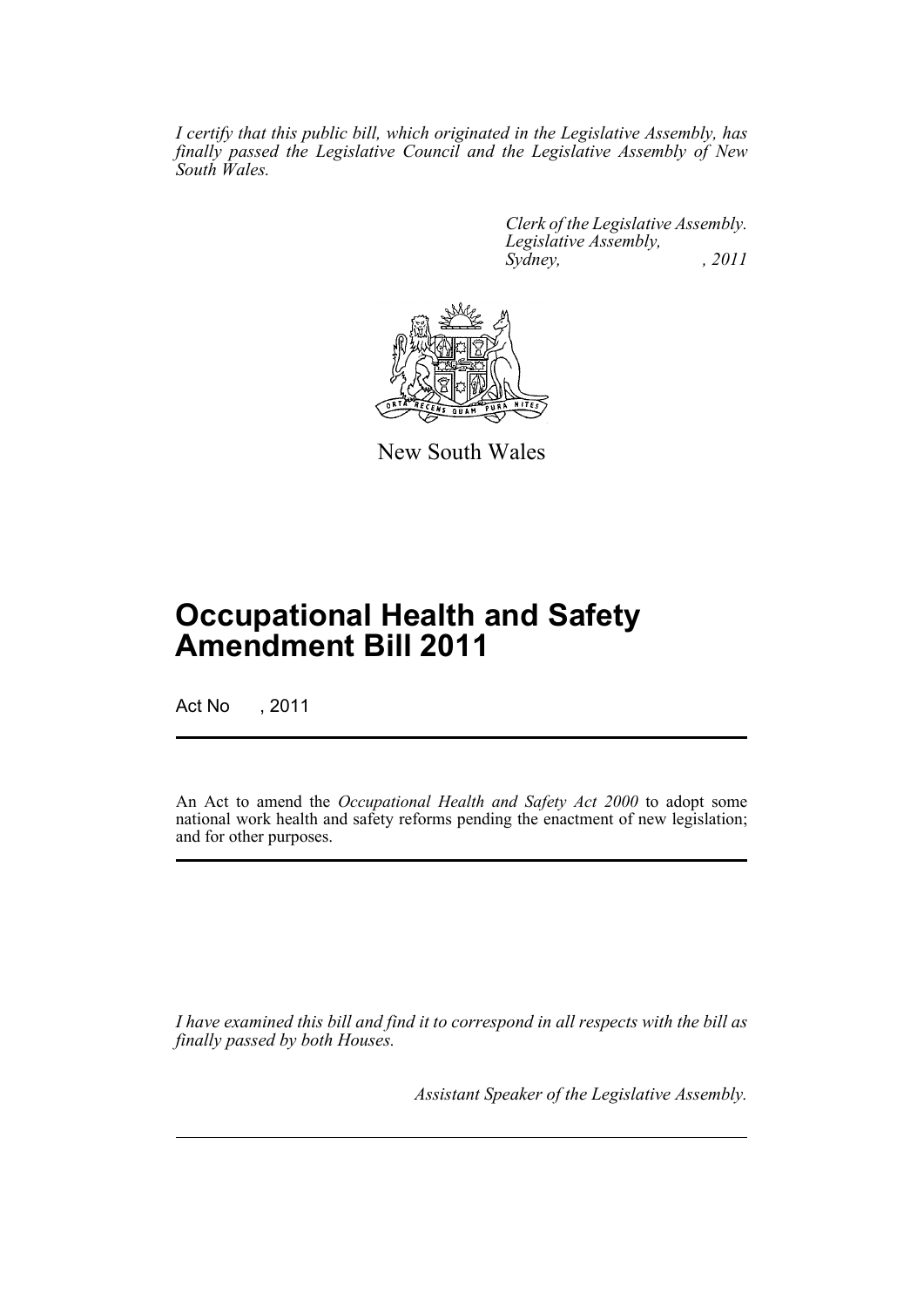## <span id="page-3-0"></span>**The Legislature of New South Wales enacts:**

## **1 Name of Act**

This Act is the *Occupational Health and Safety Amendment Act 2011*.

## <span id="page-3-1"></span>**2 Commencement**

This Act commences on the date of assent to this Act.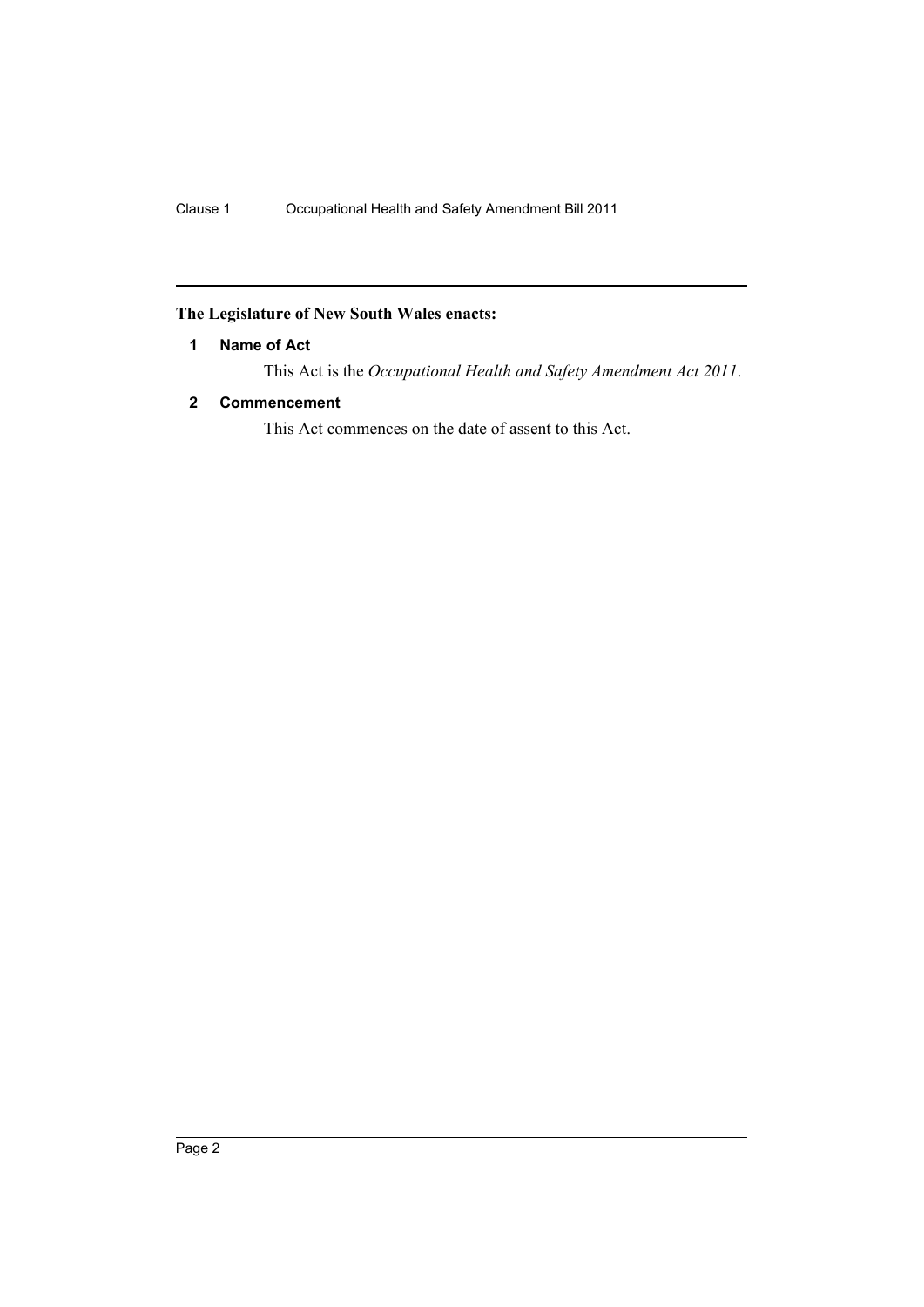Amendment of Occupational Health and Safety Act 2000 No 40 Schedule 1

## <span id="page-4-0"></span>**Schedule 1 Amendment of Occupational Health and Safety Act 2000 No 40**

#### **[1] Section 7A**

Insert before section 8:

### **7A The concept of ensuring health and safety**

- (1) A duty imposed on a person by this Division (or by any other provision of or made under this Act) to ensure, so far as is reasonably practicable, health and safety requires the person:
	- (a) to eliminate risks to health and safety so far as is reasonably practicable, and
	- (b) if it is not reasonably practicable to eliminate risks to health and safety, to minimise those risks so far as is reasonably practicable.
- (2) For the purposes of this Division (or of any such other provision), in determining what is (or was at a particular time) reasonably practicable in relation to ensuring health and safety, all relevant matters are to be taken into account and weighed up, including:
	- (a) the likelihood of the hazard or the risk concerned occurring, and
	- (b) the degree of harm that might result from the hazard or the risk, and
	- (c) what the person concerned knows, or ought reasonably to know, about:
		- (i) the hazard or the risk, and
		- (ii) ways of eliminating or minimising the risk, and
	- (d) the availability and suitability of ways to eliminate or minimise the risk, and
	- (e) after assessing the extent of the risk and the available ways of eliminating or minimising the risk, the cost associated with available ways of eliminating or minimising the risk. including whether the cost is grossly disproportionate to the risk.

### **[2] Section 8 Duties of employers**

Insert ", so far as is reasonably practicable," after "must" wherever occurring in section  $8(1)$  and  $(2)$ .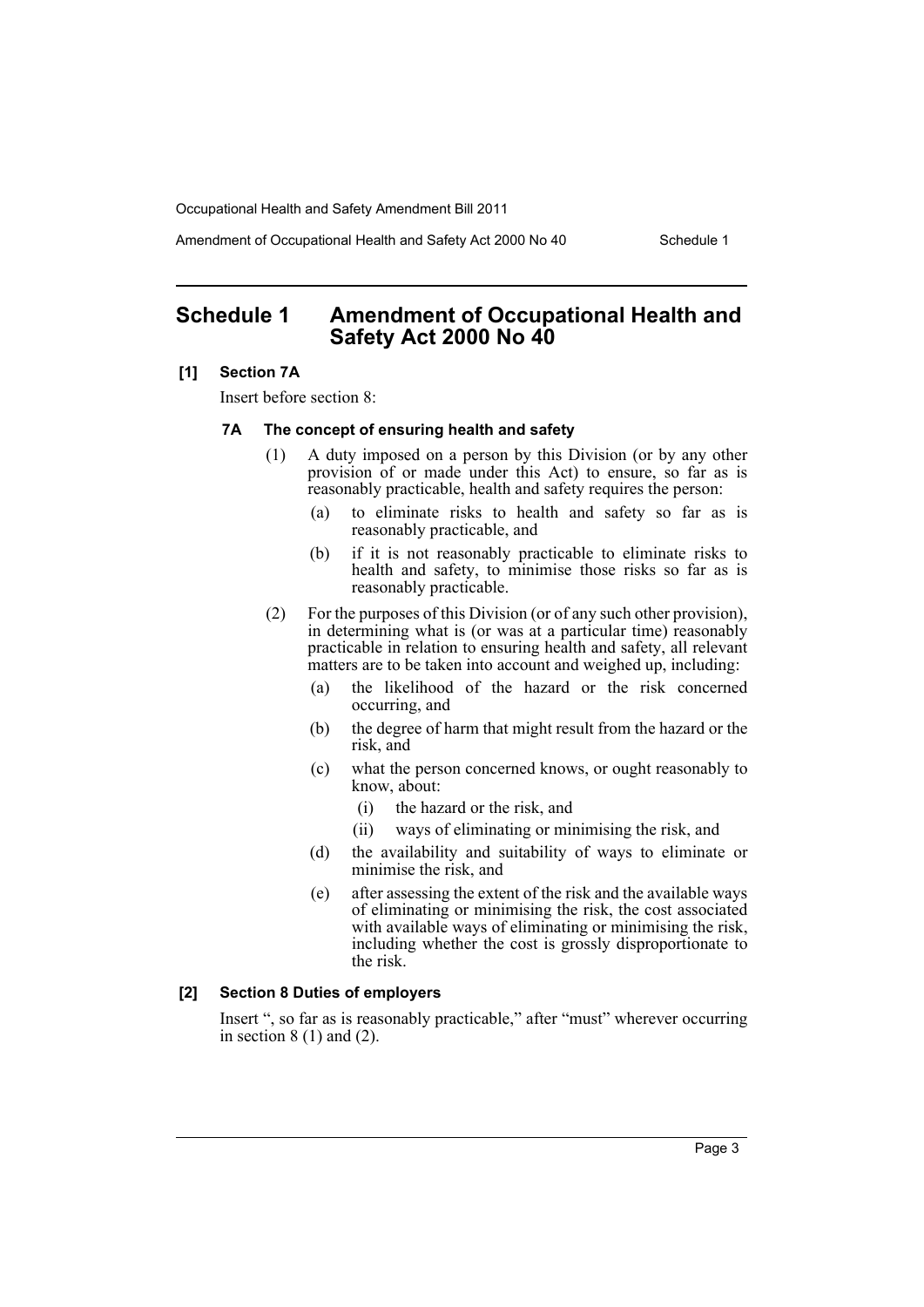Schedule 1 Amendment of Occupational Health and Safety Act 2000 No 40

### **[3] Section 8 (1)**

Insert ", so far as is reasonably practicable" after "the following".

#### **[4] Section 8, note**

Omit the note. Insert instead:

**Note.** See section 12 for the penalty for an offence against this section and other provisions of this Division. Division 4 makes ancillary provision with respect to those offences, including section 26 (Officers of corporations required to exercise due diligence).

See also Division 2 for duty of employer to consult employees.

## **[5] Section 9 Duties of self-employed persons**

Insert ", so far as is reasonably practicable," after "must".

## **[6] Section 10 Duties of controllers of work premises, plant or substances**

Insert ", so far as is reasonably practicable," after "must" wherever occurring in section 10 (1) and (2).

### **[7] Section 11 Duties of designers, manufacturers and suppliers of plant and substances for use at work**

Insert ", so far as is reasonably practicable" after "must" in section 11 (1).

## **[8] Section 20 Duties of employees**

Insert "reasonably" before "necessary" in section 20 (2).

## **[9] Section 26**

Omit the section. Insert instead:

## **26 Officers of corporations required to exercise due diligence**

(1) If a corporation has a duty or obligation under a relevant provision, an officer of the corporation must exercise due diligence to ensure that the corporation complies with that duty or obligation.

Maximum penalty: the same maximum penalty that is applicable to a failure by an individual to comply with the duty or obligation.

- (2) The following provisions are *relevant provisions* for the purposes of this section:
	- (a) Division 1 (General duties) of Part 2 (Duties relating to health, safety and welfare at work),
	- (b) Division 2 (Duty to consult) of Part 2,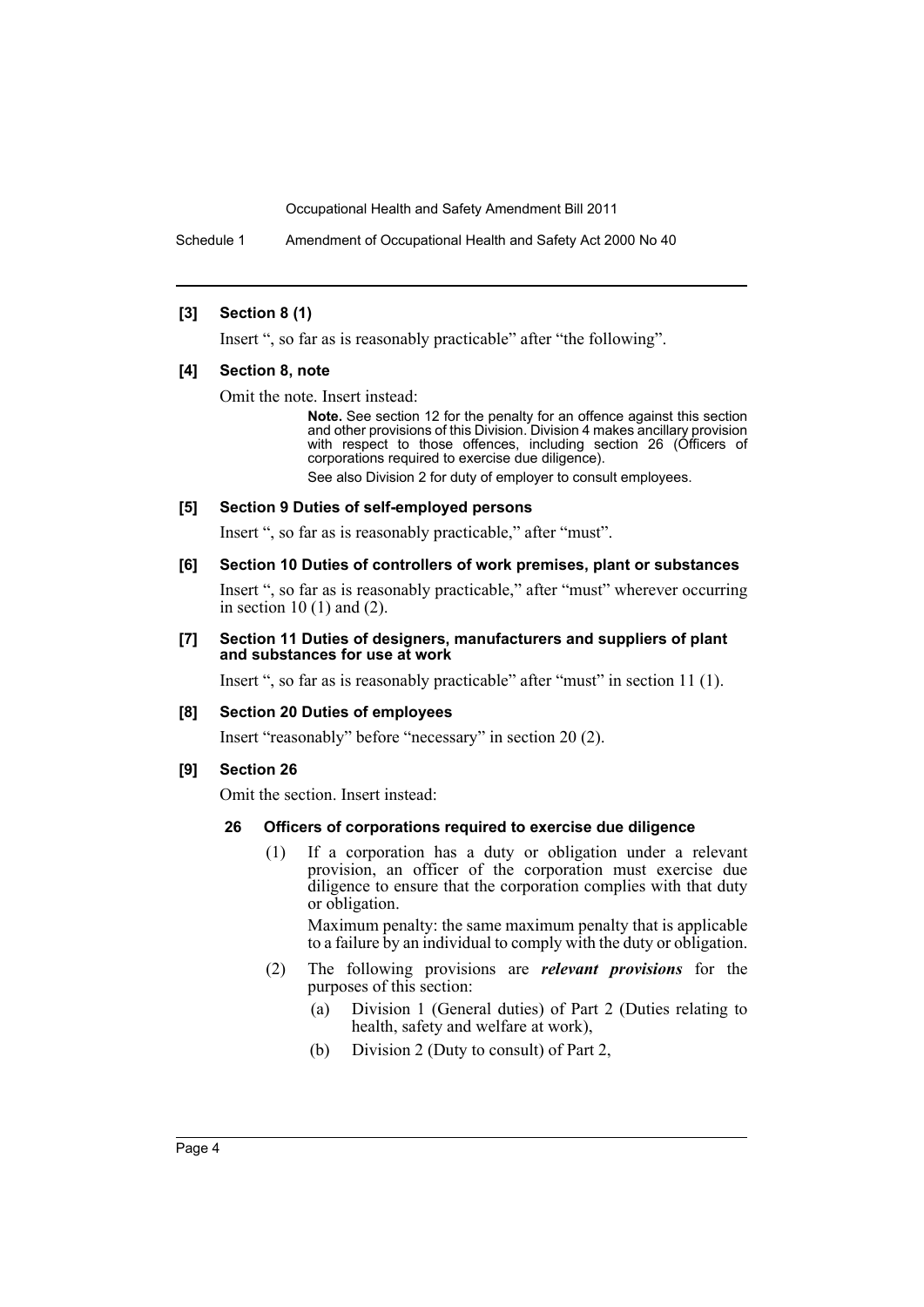- Amendment of Occupational Health and Safety Act 2000 No 40 Schedule 1
	- (c) Division 4 (Incidents at places of work) of Part 5 (Investigations),
	- (d) any provision of the regulations that is stated to be a relevant provision for the purposes of this section.
	- (3) In this section, *due diligence* includes taking reasonable steps:
		- (a) to acquire and keep up-to-date knowledge of occupational health and safety matters, and
		- (b) to gain an understanding of the nature of the operations of the trade, business or other undertaking of the corporation and generally of the hazards and risks associated with those operations, and
		- (c) to ensure that the corporation has available for use, and uses, appropriate resources and processes to eliminate or minimise risks to health and safety from work carried out as part of the conduct of the trade, business or other undertaking of the corporation, and
		- (d) to ensure that the corporation has appropriate processes for receiving and considering information regarding incidents, hazards and risks and responding in a timely way to that information, and
		- (e) to ensure that the corporation has, and implements, processes for complying with any duty or obligation of the corporation under the relevant provisions of this Act, and

**Example.** For the purposes of paragraph (e), the duties or obligations of a corporation under the relevant provisions of this Act may include:

- giving notice of notifiable incidents,
- consulting with employees,
- complying with notices issued under this Act,
- providing training and instruction to employees about occupational health and safety,
- ensuring that OHS representatives undertake any required course of training.
- (f) to verify the provision and use of the resources and processes referred to in paragraphs (c)–(e).
- (4) A person may be proceeded against and convicted of an offence under subsection (1) whether or not the corporation has been proceeded against or has been convicted of an offence in relation to the duty or obligation.
- (5) An officer of a corporation who is a volunteer is not liable to be prosecuted under this section for anything done or omitted to be done by the person as a volunteer.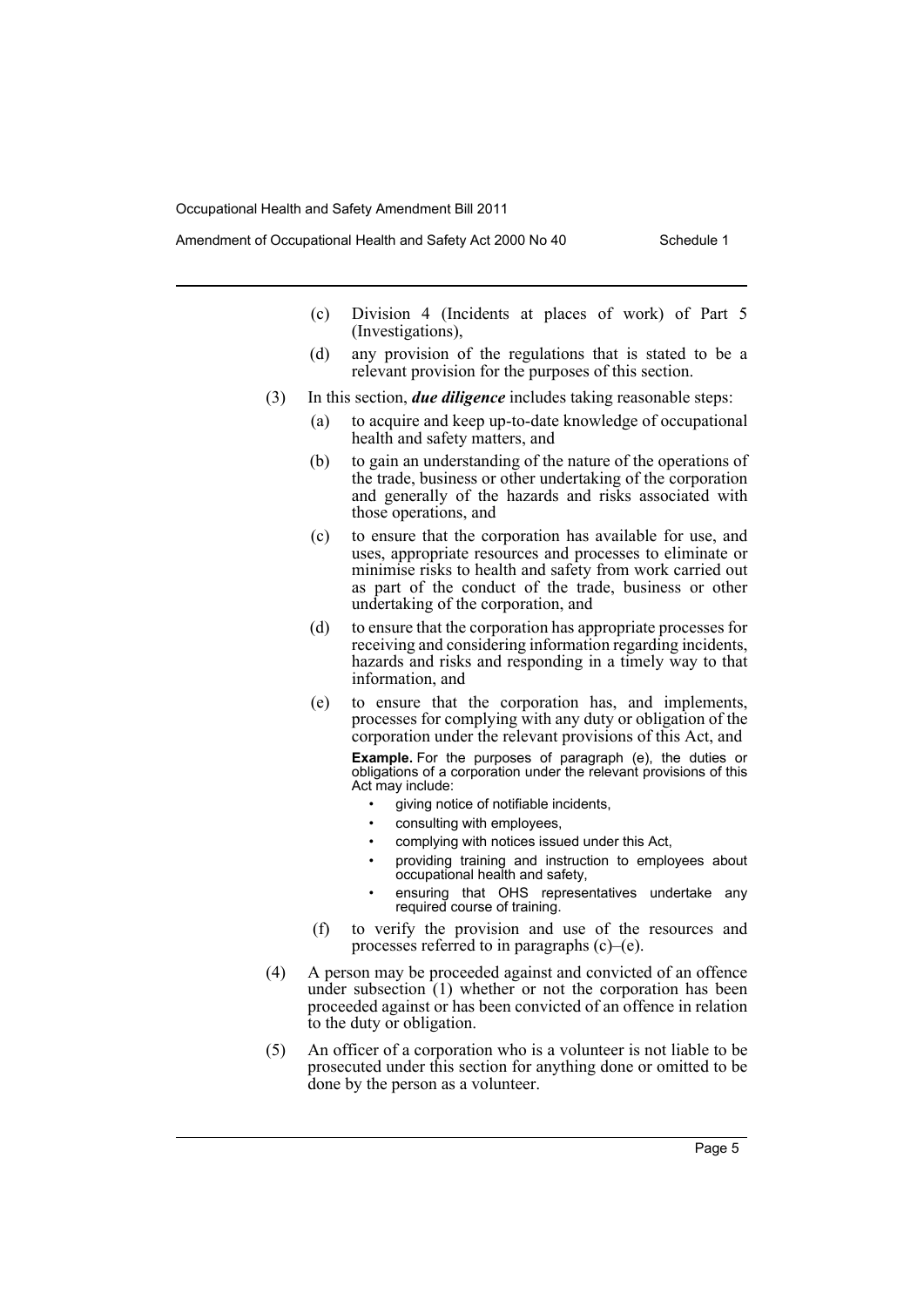Schedule 1 Amendment of Occupational Health and Safety Act 2000 No 40

- (6) This section does not affect any liability imposed on a corporation for a failure to comply with the duty or obligation concerned.
- (7) In this section:

*corporation* means any body corporate (including a body corporate representing the Crown).

*officer* means an officer within the meaning of section 9 of the *Corporations Act 2001* of the Commonwealth, but does not include a Minister of the Crown acting in that capacity, an elected member of a local authority acting in that capacity or a partner in a partnership.

*volunteer* has the same meaning as in section 60 of the *Civil Liability Act 2002*.

**Note.** That section provides that a volunteer is a person who does community work on a voluntary basis.

## **[10] Section 28 Defence**

Omit the section.

#### **[11] Section 32A Reckless conduct causing death at workplace by person with OHS duties**

Omit the note to section 32A (3).

## **[12] Section 32A (6)**

Omit the subsection.

## **[13] Section 90 Offence: failure to comply with investigation notice**

Insert "(unless the occupier has a reasonable excuse for not doing so)" after "must".

## **[14] Schedule 3 Savings, transitional and other provisions**

Insert at the end of clause 1 (1):

*Occupational Health and Safety Amendment Act 2011*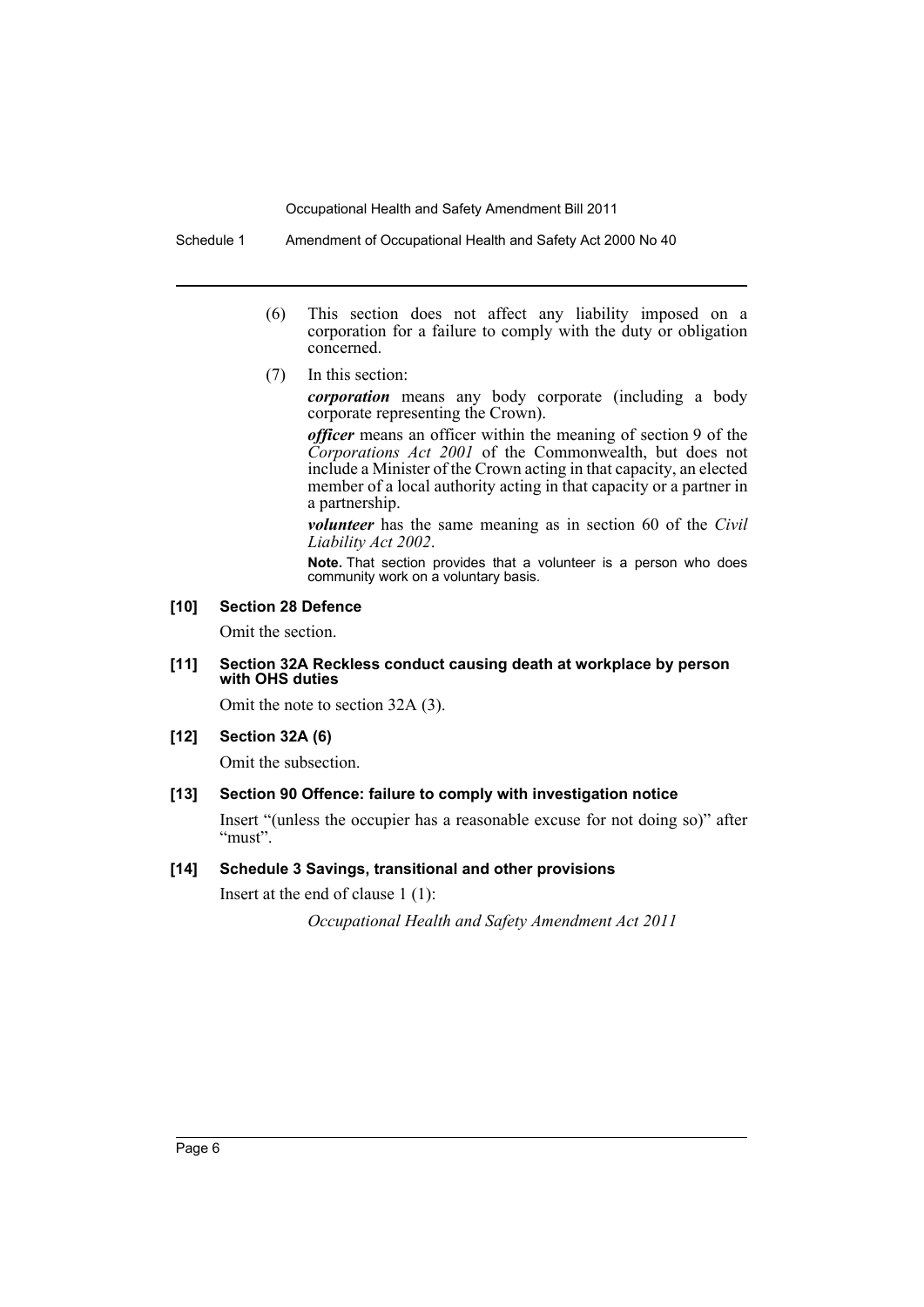### **[15] Schedule 3, Part 7**

Insert at the end of the Schedule:

## **Part 7 Provisions consequent on enactment of Occupational Health and Safety Amendment Act 2011**

#### **24 Definition and application**

(1) In this Part:

*amending Act* means the *Occupational Health and Safety Amendment Act 2011*.

(2) This Part has effect subject to the regulations under Part 1.

#### **25 Offence by corporation—liability of directors and managers**

Section 26 (as substituted by the amending Act) applies only in respect of acts and omissions occurring on or after the date of assent to the amending Act, and that section (as in force immediately before its substitution by the amending Act) continues to apply in respect of any contravention of this Act or the regulations that is alleged to have occurred before the date of assent to the amending Act.

#### **26 Qualified general duties amendments**

- (1) The qualified general duties amendments made by the amending Act apply only in respect of acts and omissions occurring on or after the date of assent to the amending Act.
- (2) The *qualified general duties amendments* are all of the amendments made by the amending Act except the following amendments:
	- (a) the substitution of section 26,
	- (b) the amendments of sections 32A and 106 and Schedule 3.